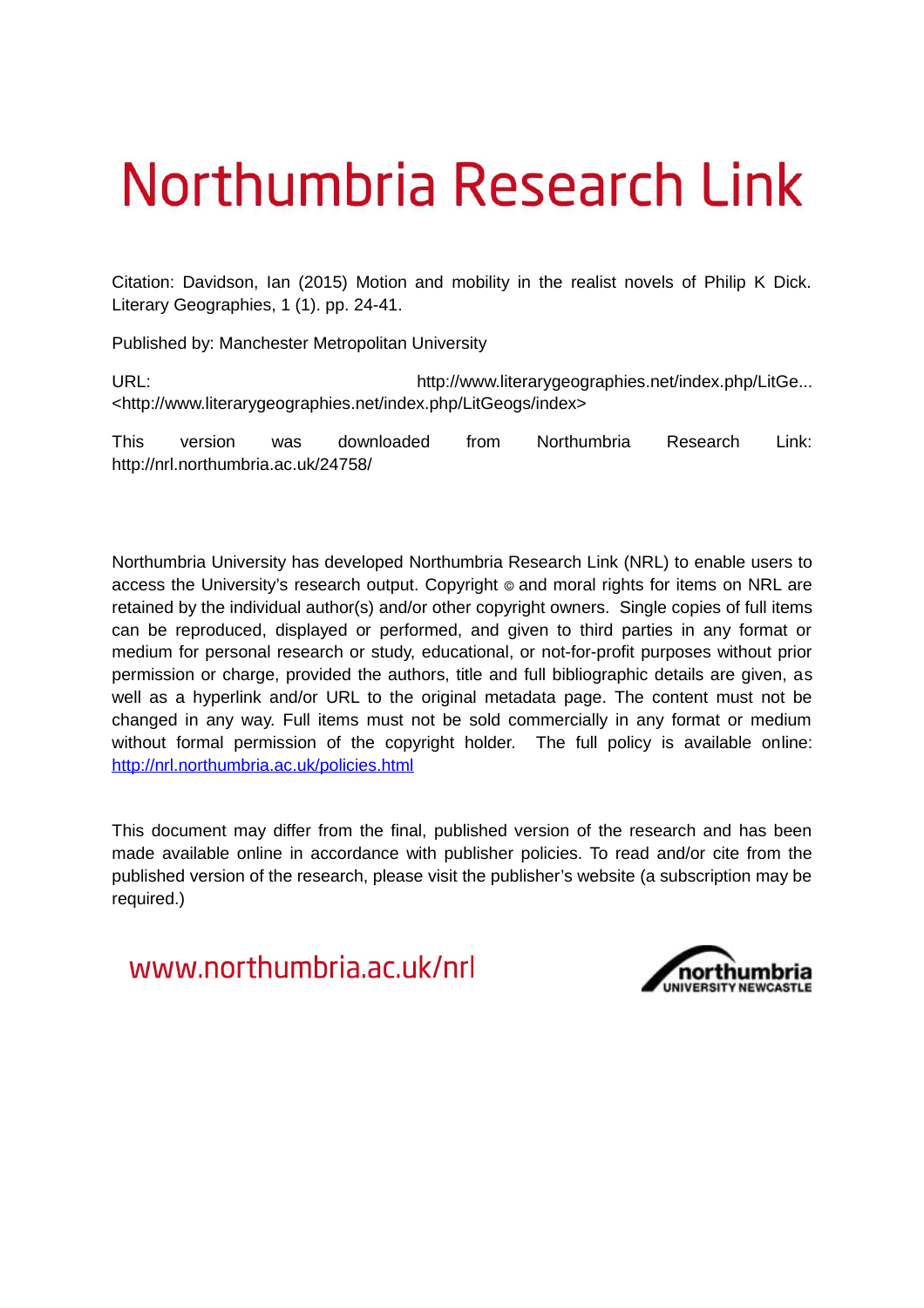## **LITERARY GEOGRAPHIES**

### **Motion and mobility in the realist novels of Philip K. Dick**

Ian C. Davidson

Northumbria University

\_\_\_\_\_\_\_\_\_\_\_\_\_\_\_\_\_\_\_\_\_\_\_\_\_\_\_\_\_\_\_\_\_\_\_\_\_

#### **Abstract:**

This essay explores the ways that ideas of motion and mobility support readings of Philip K. Dick's early novels that take full account of the changing geographical context. These novels are set during a period of rapid suburban expansion, the building of the interstate and the spread of automobility through car ownership, and their characters frequently exist in a state between continuity through conformity and the potential for change. The open-ended forms of the novels reflect a world around Dick that was still under construction, and where alternative realities can be glimpsed between incomplete materialities.

**Keywords**: automobility; suburban; materiality; California; 1950s; Philip K. Dick

**Author contact:** ian.c.davidson@northumbria.ac.uk

\_\_\_\_\_\_\_\_\_\_\_\_\_\_\_\_\_\_\_\_\_\_\_\_\_\_\_\_\_\_\_\_\_\_\_\_\_

#### **Introduction**

Studies of the relationships between literary studies and spatial theory have transformed the ways in which literary texts are studied and read. These changes reflect developments in cultural geography in particular, but also in anthropology and the social sciences, and produce an understanding of phenomena that takes into account their spatial relationships as well as their historical development. They result in a widespread use of ideas of mapping as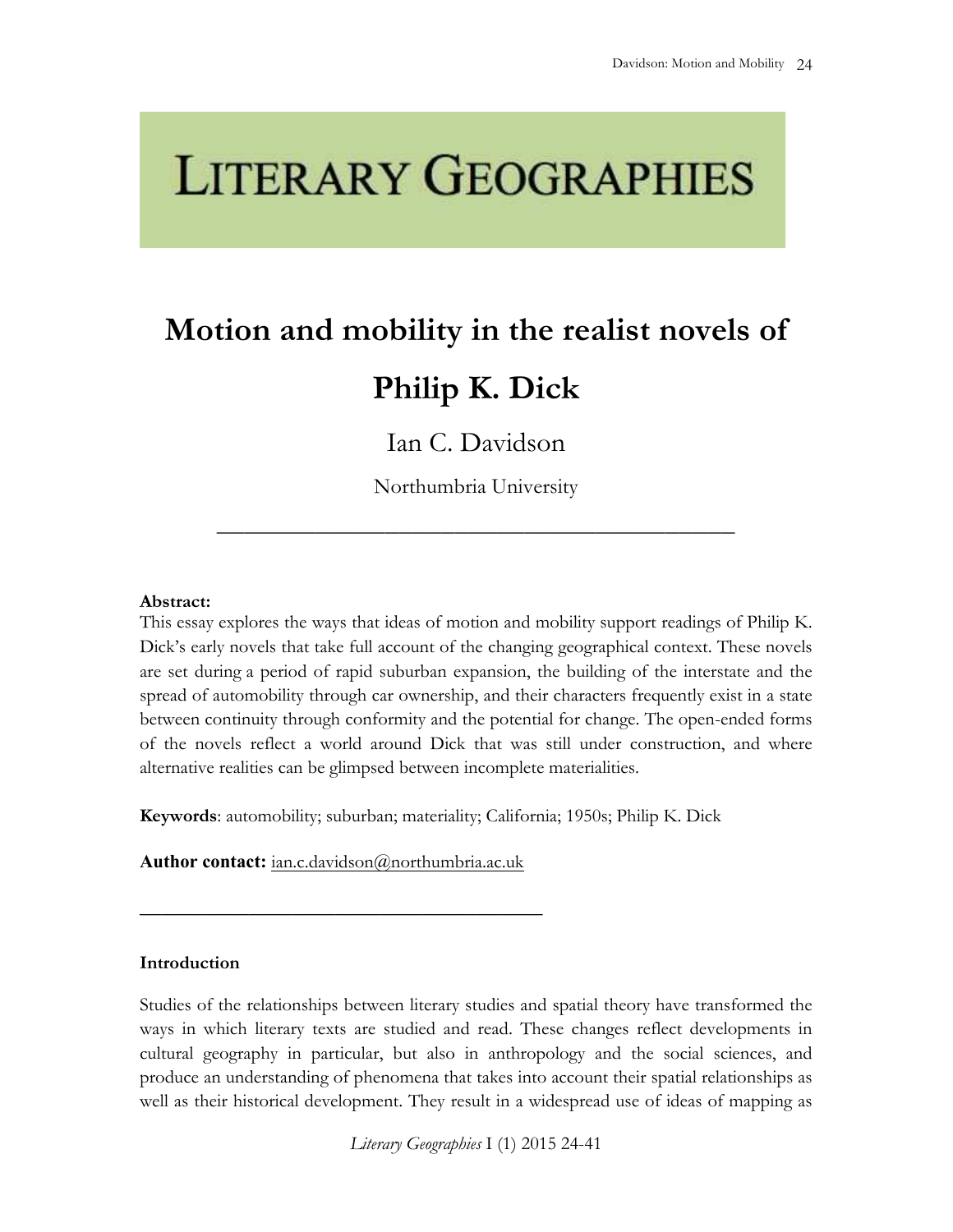both research method and aesthetic product, and of a poetics of coincidence and contiguity, creating links with landscape studies and travel writing.

This sustained interest in the spatial feeds directly into new work that has taken place in mobility studies, and has subsequently led to an interest in practices of representation, including literary writing (Merriman *et al,* 2008: 191-212). Adopting ideas and methods from mobility studies further challenges critical and creative practices, and research methods, through working with evidence gathered while things are on the move. The resulting work will be inherently unstable, always on to the next stage before the first can be fully described, disrupting established notions of knowledge and ideas and practices of representation (Thrift 2007).

In this essay I draw on the realist novels of Philip K. Dick, although he was better known as a science fiction writer, and read them alongside mobility theory and philosophies of motion in the context of the development of suburban spaces in California in the 1950s. Unpublished during his lifetime, with one exception, and critically neglected, they are important social documents, reflecting lower middle class aspirations of the new American suburbs and the ways they promoted social homogeneity but highlighted social divisions. Consequentially the novels deal explicitly with relationships between mobility, automobility, gender and race. The novels are also informed by Dick's readings of philosophy, and contain within their plots and the motivations of their characters examples of varieties of movements that draw on both pre-Socratic and medieval philosophy, as well as notions of dialectical thinking.

#### **Mobility Studies**

My interest in mobility and literature further develops the research I carried out on writing and spatial theory (Davidson 2007, 2010 and 2013). In these studies space is never neutral, a grid or container within which things happen, a Newtonian absolute space measured by Euclidean geometry, but is also something produced by social and cultural activity. There is no single or normal perspective, no time at which space doesn't change, and space is made up of moving elements in different contexts. The moving figure not only produces new spaces, but also performatively constructs itself as it moves through space.

Contemporary society increasingly involves more movement from more people and things, sometimes across larger distances, albeit over shorter time periods. 'Mobility Studies' otherwise known as 'The new mobilities paradigm', is concerned with a 'sociology beyond societies', whereby the mobility of people is examined alongside that of ideas and things (Sheller and Urry, 2006). It emphasises movement at all scales, from the individual household to the global corporation, it connects the analysis of different forms of travel with the multiple ways economic and social life is performed and organised across time and space and analyses complex social relations while they are in transit (Urry 2007: 6)

Exploring ideas and practices of mobility has become a key question for social scientists and cultural geographers. A number of recent publications, including book length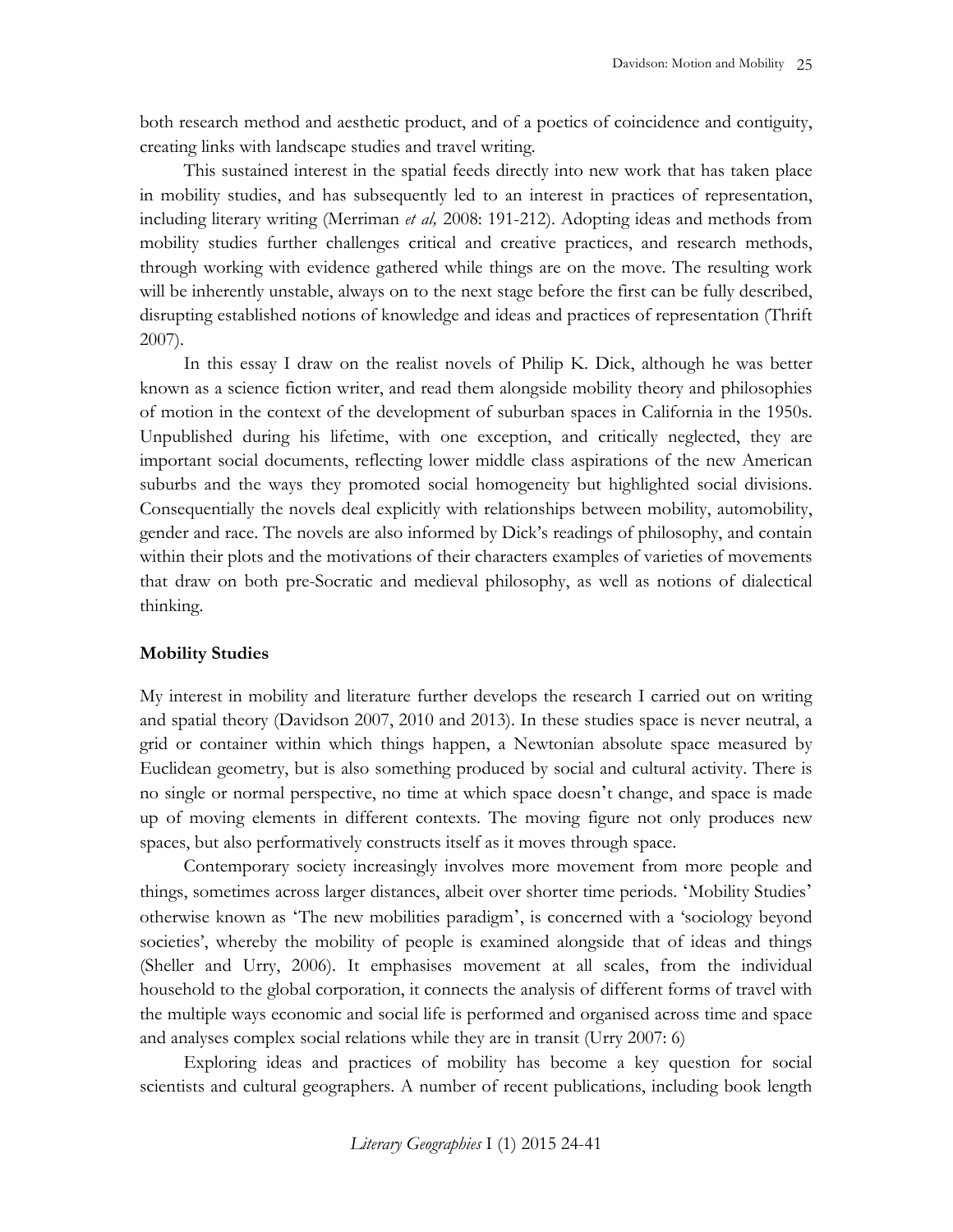studies such as John Urry's *Mobilities* (2007) and Tim Cresswell's *On the Move* (2006), have sought to establish an agenda for the study of mobility by emphasising the broad range of its applications and the depth of its engagement with contemporary life. These longer studies have been reinforced by agenda-setting papers such as Sheller and Urry's 'The new mobilities paradigm', and three papers in *Progress in Human Geography* by Cresswell entitled 'Mobilities' I, II, and III (2011, 2012, 2014).

Consequently, increasing attention has been paid to automobility and the material presence of the car. In an article on Don DeLillo I outlined narratives of the car's neglect as well as an increasing narrative of attention and surveyed the literature in the field (Davidson 2012). In so doing I demonstrated that the car and automobility provide mobility beyond the body. Increasingly available to a global citizenry, automobility further changes relationships between time and space, appearing to provide a freedom of movement in direction and speed that is apparently under the control of the subject. The car may be a steel cage driven by polluting petroleum products, but it is also an object of desire that can provide freedom, social status and sexual liberation.

#### **Research Methods**

A broad survey of the work of Philip K. Dick identified key texts that combined social realism, experimental forms and characters and plots that were dependent on mobility. These texts provided the examples for close textual analysis and enabled the detailed exploration of the relationship between mobility practices and ideas of movement, and the form of literary works.

I followed up relationships between literary works and Dick's life experiences through archival work on his papers and letters, thereby constructing further connections between the writing and the life. Substantial holdings of Dick's papers exist, particularly at California State University, Fullerton, and the information I found on patterns of mobility had frequently been ignored by previous researchers.

#### **The work of Philip K. Dick**

In Dick's science fiction novels the characters move across time, between planets and between worlds and realities. In his early realist novels the characters are also constantly and restlessly on the move, either moving from place to place or, in a dissatisfied way, circling the same place while seeking a trajectory out. Movement does not remain at the physical or geographical level in his work, but also takes place conceptually. His manipulation of time and space constructs dialectical relationships between locations in the novels, producing worlds that are partially or entirely in conversation with each other as they are constructed and fall apart.<sup>1</sup> He uses motion and mobility to try to discover the nature of these worlds, and, in his more ontological moments, their material origins.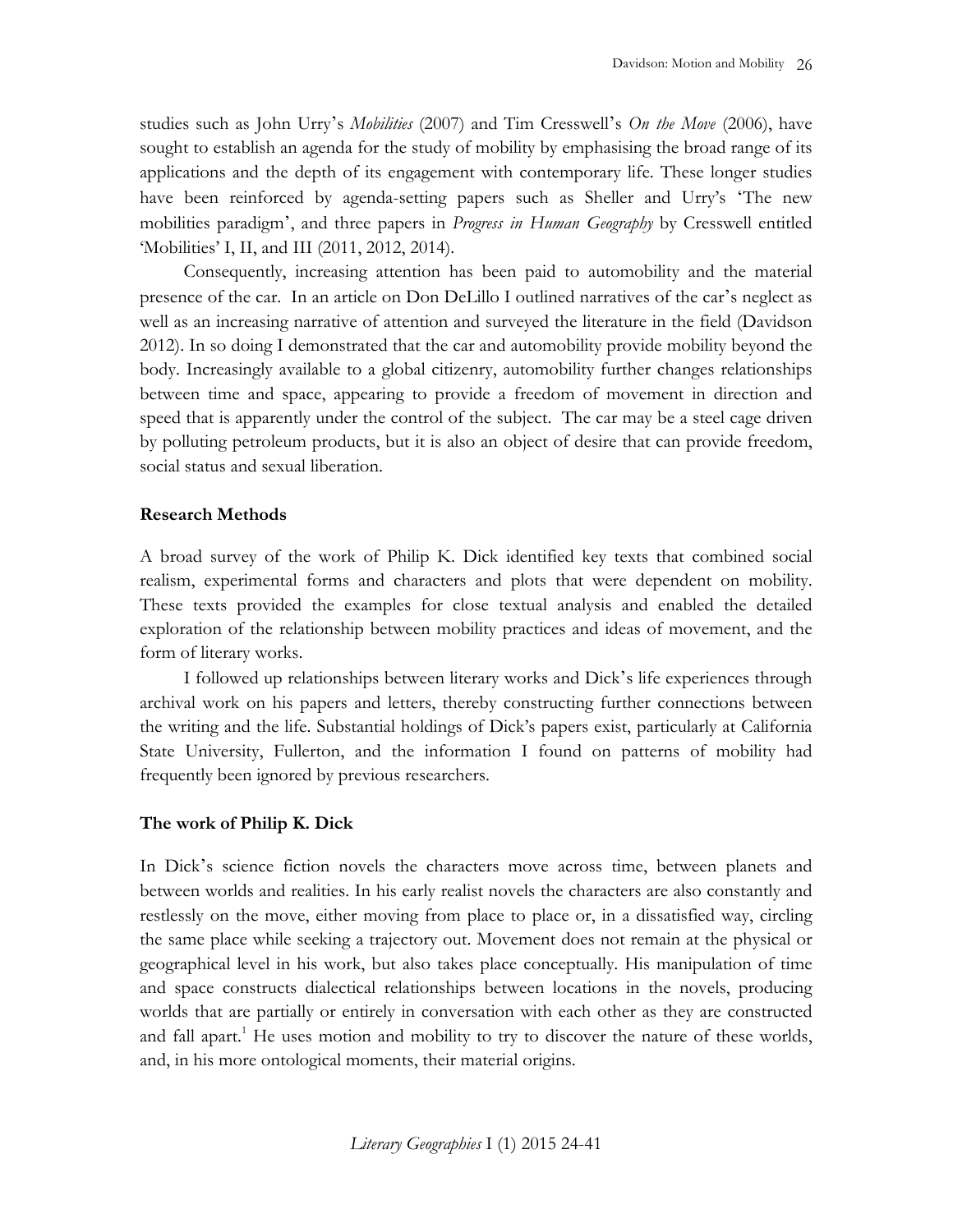Philip K. Dick's fiction is normally divided into two main groups – the science fiction novels, and nine realist or so called 'mainstream' novels.<sup>2</sup> Written between 1952 and 1960, the realist novels centre on the lives of working or lower-middle class Americans, the geographical and cultural spaces they produce and are produced by, and the economic and material circumstances that circumscribe their lives. Unpublished during his life, with the exception of *Confessions of a Crap Artist* that had a limited print run in 1975, they provide a compelling critique of social change and mobility, and the politics of class, race and gender, in the new geographies of 1950s suburban California. They also examine the nature of reality and the humanity of humans. They construct realistic worlds, but as people inhabit and move through them they are always likely to reveal something else beneath the surface, or glimpse previous worlds in between. Similarly, while the characters are recognisable social human beings of their time, they also embody and enact social practices, including mobility, that as often deny their humanity as reveal it.

In *Voices from the Street* (2007), Stuart Hadley attempts to escape from his wife and child, their hot untidy flat, and a lifetime working in a television retail and repair shop, in the Studebaker coupe of Marsha Hadley, with whom he has a brief and violent affair. The car is a Raymond Loewy design that has some of the qualities of a starship, but by the end of the novel he is in a Hillman Minx, a more mundane European Loewy design, before moving to a small town and becoming a local handyman where he 'putters around'. *Mary and the Giant* (1987b) is set in a small town from which Mary tries to escape through affairs with an older man and with a black musician before driving out to live in the shiny new suburbs. In *The Broken Bubble* (1987d), the advertising by Looney Luke's used car lot threatens the integrity of the radio station's classical music show, alienating both listeners and presenters. The two main characters, Patricia Gray and Jim Briskin, follow each other around in a series of car journeys until finally they are reunited. The material importance of the car and its degrading effect on contemporary culture is reflected in the scene referred to in the title of the novel where a group of businessmen kick a naked girl around the room in a plastic bubble. Patricia Gray runs away to a motel on the edge of the city with a much younger man in an attempt to free herself from a childless future, and revels in the 'freedom, the sense of motion, the trucks, the cars … transition she thought; there was nothing stable here. Nothing fixed. She could be anything she wanted. This was the edge' (1987d: 168).

#### **Movement**

Philip K. Dick describes processes of movement that are often problematic, from the 'puttering' around in the realist novels that typifies the failed attempts of the characters to escape their destiny, to the interstellar travels of his genre science fiction, where escape from one planet can often simply lead to enslavement in another. The theological concerns of the later work are similarly concerned with issues of motion and mobility. A self-taught philosopher, his writings directly or indirectly demonstrate some knowledge of Parmenides, Heraclitus, Plotinus, Giordano Bruno, Immanuel Kant and Martin Heidegger, particularly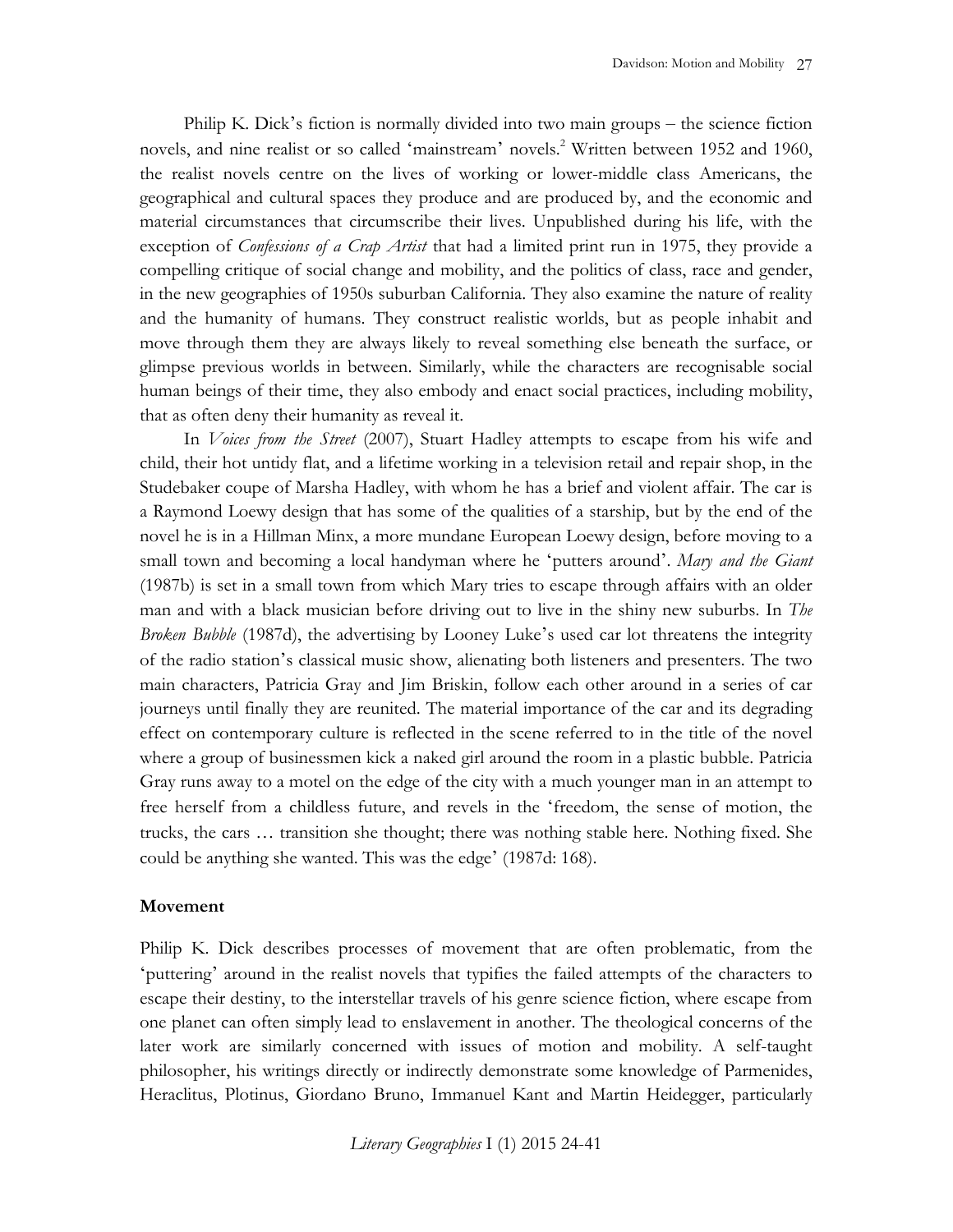the ways they challenge pragmatic and everyday understandings of time, space and movement. His later more abstract novels might be least convincing when they attempt to explore abstract theological questions, but his writing is at its most intriguing and powerful when it demonstrates creative and dynamic relationships between abstract thinking, and concrete physical and material details.<sup>3</sup>This interest in the physical and the material extends to the act of writing itself, which Dick refers to as manual work (something he does with his hands), thereby constructing the writer as the figure of the mechanic or technician rather than the scientist or priest. He is suspicious of any 'god-like' authorial overview, and always has to metaphorically get on his back at the side of the road to see what has gone wrong, and fiddle with the nuts and bolts.

The notion of the writer as manual worker is further extended when, in an interview with Paul Williams in 1974, Dick talks of an act of writing as 'building a universe', and 'building' here is more in the sense of the way that a prefabricated tract house is built, a world that might soon fall apart or at least reveal its own flaws, rather than the permanent world of a more godlike genesis. He continues: 'all my books are really one book', that is they are part of the same constructed universe that contains 'a TV repair man, a used car salesman and tyre regroover' 4 (Williams 1986: 67). In many of his novels this world is held together by the figure of the putterer. For Roger Lindahl in *Puttering About in a Small Land* (1987a) his 'puttering around' results in foiled attempts to escape in a car, journeys that are supposed to take him to a new life but are finally circular trips around the same ground. Roger is also a putterer in his ability to build and fix things, and particularly those things that through the mediation of experience (TV and radio) suggest the possibility of constructing new worlds. He is building an FM radio, new technology of the time and a new kind of mobility: ' "This is the new band," he said … He could not explain it. The whole new world, the opening up of regions and levels …' (125). When Walter Dombrosio in *The Man Whose Teeth are all Exactly Alike* (1984) loses his job he is similarly reduced to the status of a 'putterer', condemned to go round the house and garage performing inconsequential tasks. The witness to this is the female figure, similarly trapped by the suburbs, Janet Runcible, who is driven to indignant anger by the sight of him working in his garage: 'A man like that, staying home, how is he different from a bum? How long does he plan to putter around there in his garage, building birdcages or whatever it is?' (120). Dombrosio has lost his licence, and is unable to make the trip to the city and keep his job, thereby losing the status conferred by automobility.

#### **Material and World**

The material Dick used for the construction of his novels was often direct autobiographical experience. In the introduction to his biography of Dick, Carrère refers to the ways that: 'In straddling the line between autobiography and fiction, Dick's novels and stories provide the best window onto a man who, in a far more radical way than any of his contemporaries, effectively abolished the difference between life and literature'<sup>5</sup> (2004: xiii). Anne Dick, his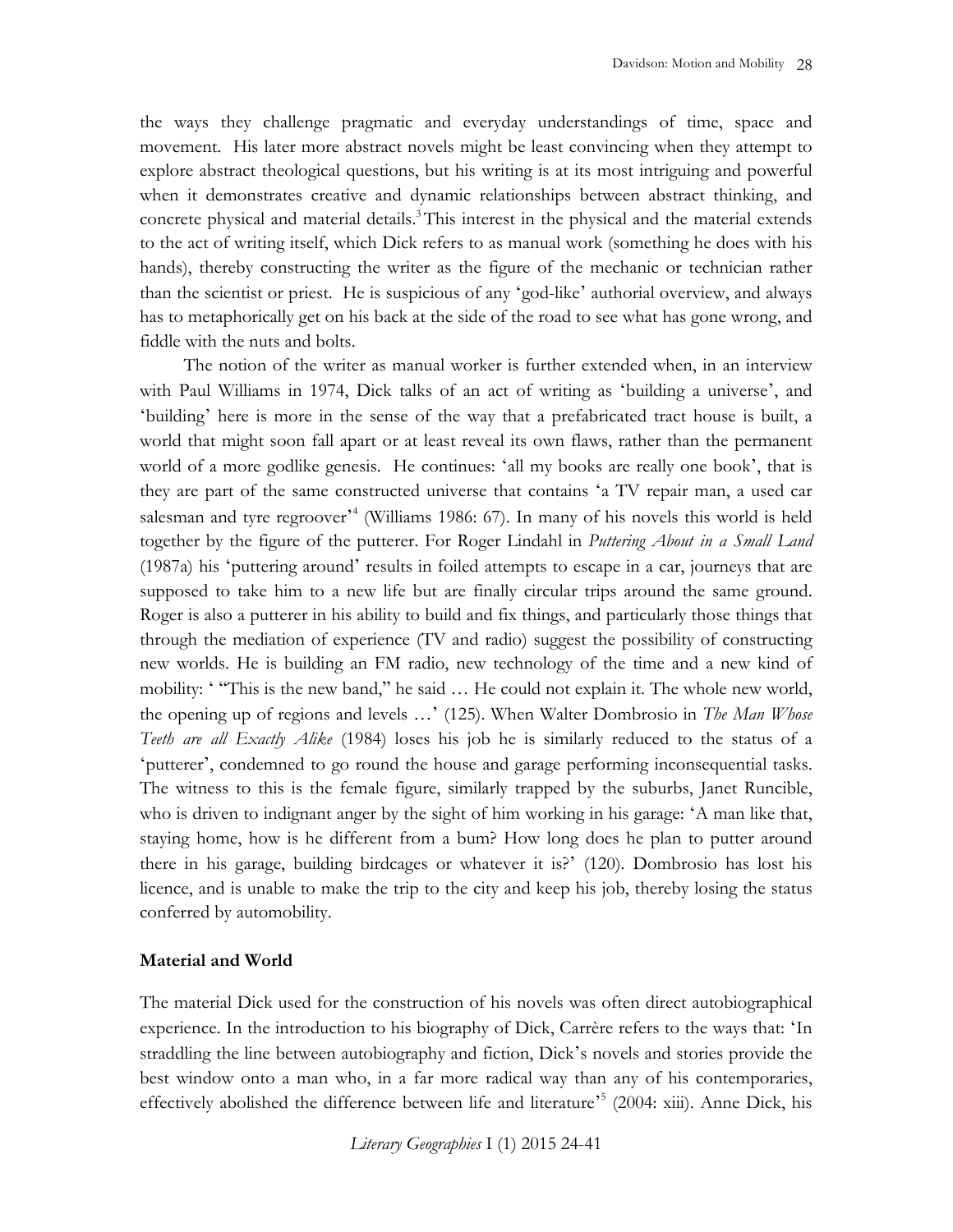wife between 1958 and 1963, makes the observation that his work is 'a surrealist autobiography' in which 'reality and imagination flicker back and forth in his fiction as it did in everyday life' (A. R. Dick 2010: xx). <sup>6</sup> It is therefore no surprise that some of the major changes that were taking place in American society and its cultural and geographical spaces are central to his work. It also meant that the world could only stop spinning, and stop being constructed, when Dick's life came to an end, the point at which Anne Dick went back and read all his novels. In trying to explain Dick's approach to manual processes of world building, Jean-Luc Nancy's distinction between 'world' and 'globe' is helpful (2007). Dick is building a world that connects to the materiality of the landscape and the figures in it. To see the totality of that constructed world, its global entirety, requires taking up a position outside the world he is producing, a centralized power that can order all things while being absent from them, and a theology that 'perpetuates the position of the creating, organizing and addressing God' (Nancy 2007: 41). It was a position Dick could never sustain, either in the process of writing, that consumed him, or in his philosophical speculations.

It is also a world that is never constructed in one novel, or only in the novels, but emerges from the totality of Dick's literary output, an overall output that works and reworks the material in different forms and in different genres, from the realist fiction to the sci-fi novel, and from the experimental poetics of *Valis* (2001) to the extended speculations of the *Exegesis* (2011). Stanislaw Lem says of Dick's work in his article, 'Philip K. Dick: A Visionary Among the Charlatans', that 'essentially it is always one and the same world which figures in them – a world of elemental unleashed entropy, of decay which not only, as in our reality, attacks the harmonious arrangement of matter, but which even consumes the order of elapsing time' (1975: no page).

For Dick, abstracted concepts or ideas are contained within particular forms of constructed material, often a car, a television set, a radio and a typewriter, those particular objects that move through or produce contemporary space either physically or virtually. These material objects do not provide a world with any sense of permanence, however. Jack Isidore, a kind of *idiot savant* in *Confessions of a Crap Artist* (1989) but with some characteristics of the author figure that so often features in the work (and both a *nom de plume* of Dick and the name of the 'chickenhead' in *Do Androids Dream of Electric Sheep*, 1968) is employed as a tyre regroover. He re-cuts the treads of worn tyres to make them look new, producing authentic looking surfaces that lack material integrity. It produces cars that look like they can move, but as Al says in *Humpty Dumpty in Oakland* of the re-grooved tyres on his second hand cars: 'If the guy so much as backs over a hot match the tires'll blow' (Dick 1986: 105).

In Dick's late novel *Valis*, time and space are reconfigured so that multiple realities coexist, each one revealing something of another, and linked through material objects with a capacity for movement (in this case a red Capri). The narrator (and the narrator is variously described as Philip Dick and Horselover Fat) recounts a dream in which he travels to 'another place … a lake up north' which is from a different time, and is in an area in which 'seven hundred miles of dry country exists only' (2001: 127). He leaves the lake to go back to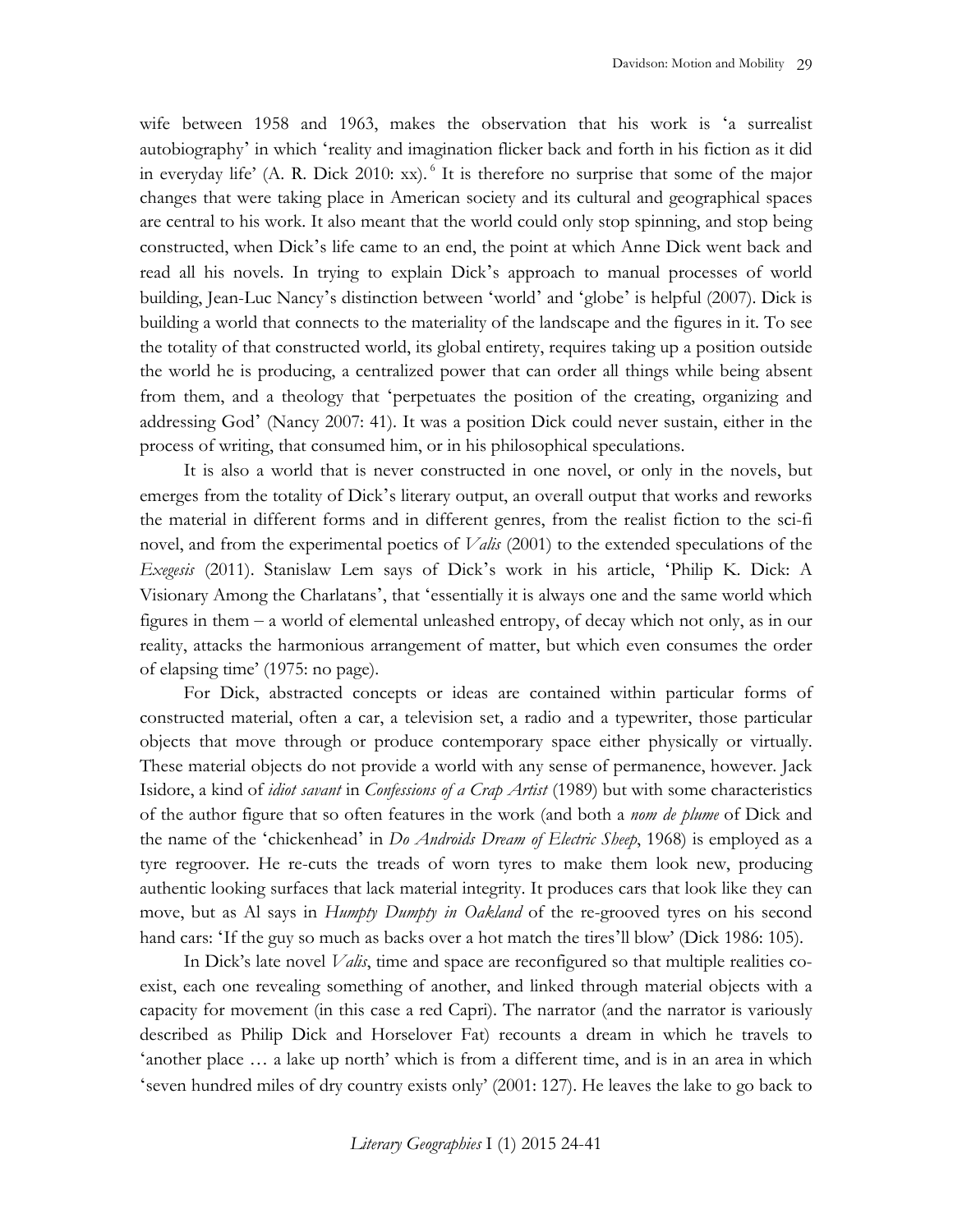his home in the south, only to find that he is married and lives in a house with a woman he has never seen (but is, of course, slim and dark haired) in a scene of suburban and domestic harmony where the couple tend their rose garden. They possess the counterfeit map of California complete with lake in the north, and a red Capri in which he might make the trip north, but both are fading in his head as he wakes up  $(128)$ .<sup>7</sup> There is, he reflects, only one connection between the 'dream landscape and my actual world', and that connection is his 'red Capri'. The car is the means of moving between alternative realities and therefore reveals their existence, and a material object that can exist in all of them. He asks himself 'how many worlds do we exist in simultaneously', an abstract and general question that is made concrete by the red car (130). Similarly, in the last novel he completed, *The Transmigration of Timothy Archer* (2011), there is an exchange between Bishop Archer and Bill, where Archer tries to use the notion of a hypothetical car to explain the notion of material evidence. Archer, it is revealed, doesn't know what make of car he drives, and the narrator has to intervene, and tell him that it is not a Buick but a Chrysler. <sup>8</sup> Commenting on this scene in his biography of Philip K. Dick, Emmanuel Carrère says:

In life what you need to know, Dick now insisted, is how to repair your car. Not some hypothetical car, not cars in general – because nothing exists in *general*; only particular things. (2004: 310)

Examining motion and mobility therefore provides ways of understanding how and why Dick's characters move around, and what they are made of. It also reveals something of the material they move through, the physical world, and the things that move. His realist novels are set in 1950s California, so movement is normally by car, and the alternative realities consist in part of the spatial homogenisation of the new suburbs and the spatial differentiation of the towns they replace.

#### **Mobility, change and suburban life**

The early realist novels produce narratives that often seem to lose their way. Characters, stuck between motion and rest, are either left wandering off into nowhere, or find themselves locked into unlikely endings that challenge the realist ambitions of the novels and the motivations of the characters. *Puttering About in a Small Land* is a good example, structured around a series of car journeys, some of which are destined never to happen. It begins with Virginia Lindahl taking her son Gregg to visit a residential school. It ends with her husband, Roger Lindahl, setting off in a car piled high with TV sets he has stolen from his own shop to begin a new life. In between, the narrative is framed by a series of road trips to the school and back. Lindahl sees the car as a form of escape from everyday routine. The car has a dual identity, as part of the trap of homogenised suburban living for the 'organisation man' in the nuclear family, and as the means of escape from that trap. When Virginia refuses to go to Arkansas he sets up the arrangement to drive to the school with Liz,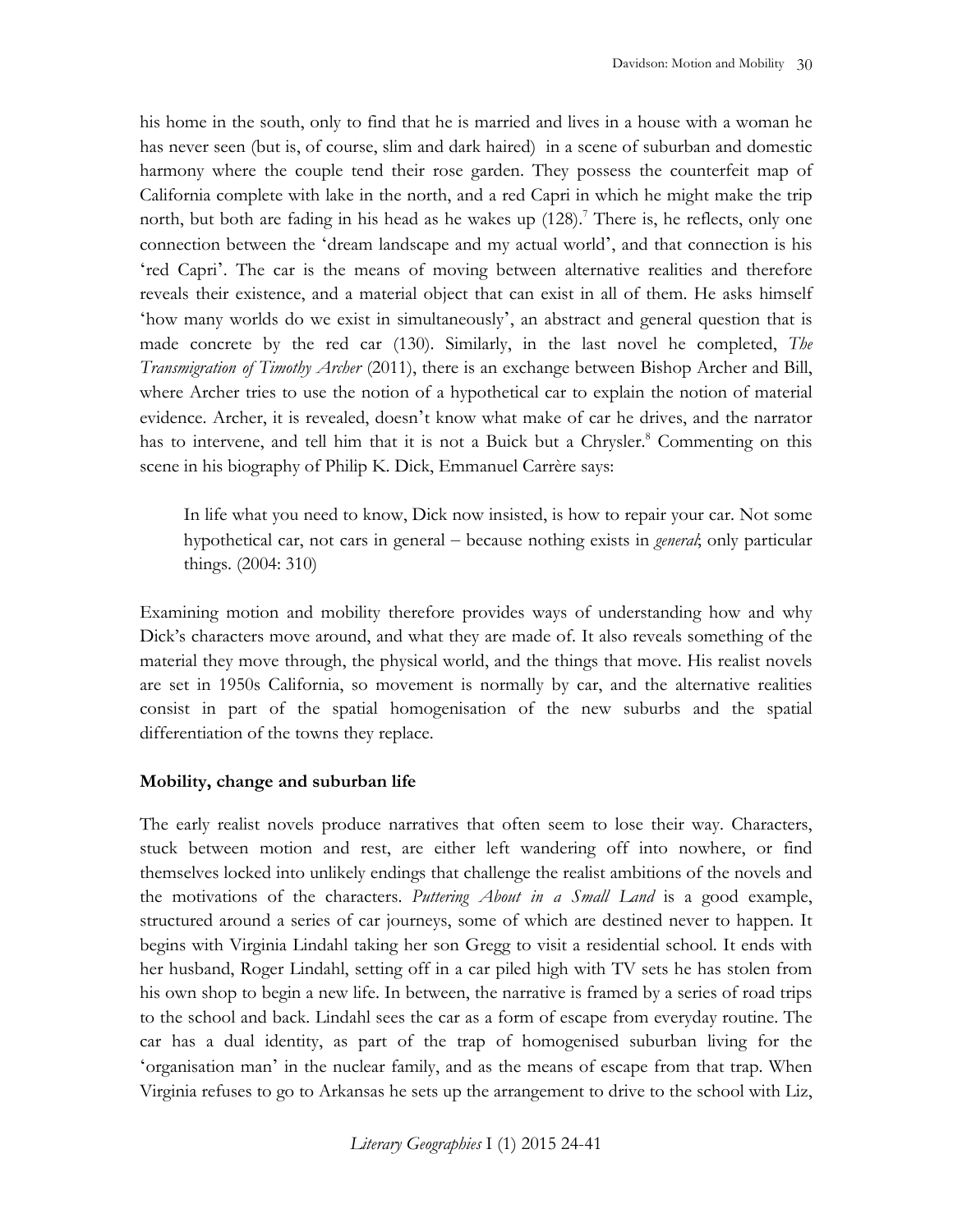another parent, an apparent act of kindness to Virginia, but also so that he has '… a legitimate excuse for taking off on Sunday afternoon … not left sitting by himself on the rim of the pot' (1987a: 114). It is an act that is to give him a limited degree of freedom, and an opportunity to continue his affair with Liz, but still remain within the domestic sphere. Mrs Watson, his mother in law, uses the legal system to support the reasons why he can't leave the area altogether: 'That car isn't yours, it belongs to both of you, you and Virginia. If you run off with that car it's stealing' (127). Defending her daughter's decision not to go to Arkansas she adds: 'You can't leave the state without your wife … You can't run out on your family … That's desertion, and taking the car out of the state is Grand Theft' (127). He cannot escape the circular patterns of his life and the freedom the car represents is exposed as a myth. Just as Roger could not escape his first wife in the borrowed car at the start of the novel, he can't escape from California in the jointly owned car unless Virginia goes with him. His only means of escape is not the drive into the sunset but the weekly drive to and from school and an affair with a neighbour's wife.

Fergusson, in *Humpty Dumpty in Oakland*, initially attempts to integrate himself into the perpetual motion of the new suburbs and their promise of frictionless movement through the endless circulation of traffic on the freeway by providing a service that keeps the cars running through an 'auto-centre'. Harman, a developer who tries to sell the idea to Fergusson, describes it as '… a new idea in garage development. Oriented towards the future. The garage of tomorrow in a sense' (1986: 54). It is an abstract and disembodied world where 'ten to fifteen mechanics' are 'on call all the time', a world away from Fergusson working on his own in his old garage, manipulating heavy automatic gearboxes while lying under the car worrying that the jack might slip and he would be crushed (54).

Fergusson distrusts the abstract and distant finance of modern capitalist relations and takes a trip to Marin County to see the site of his new investments. His incompatibility with the new spaces is reflected in his car. It 'died twice as he backed … from the garage' and 'almost everything in it was worn; nothing engaged' (58). Increasingly alienated and helpless, he loses his way in the rapidly changing environment. His body similarly refuses to function. Stranded down a road still under construction he becomes paralysed with anxiety and a workman has to back his car out for him. When he finally reaches the development and is walking around it with the salesman he trips and falls, bruising his chest and initiating a heart attack: 'his chest … laid open by the steel beams' (74). Through movement he not only changes his usual spatial and temporal coordinates, moving out of his familiar urban territory, but reveals something of the materiality of his car and own body, both of which fail to work properly.

Fergusson also finds out things about the materiality of the world, whether in the 'mire of dirt that was the street' (68) in the new development, or through the broken road in the 'construction zone' where 'the pavement ended in a series of jagged projections', and the 'road … had been scooped away by digging equipment' revealing the 'underneath part which they usually never got to see' (61). The construction of the highway, that will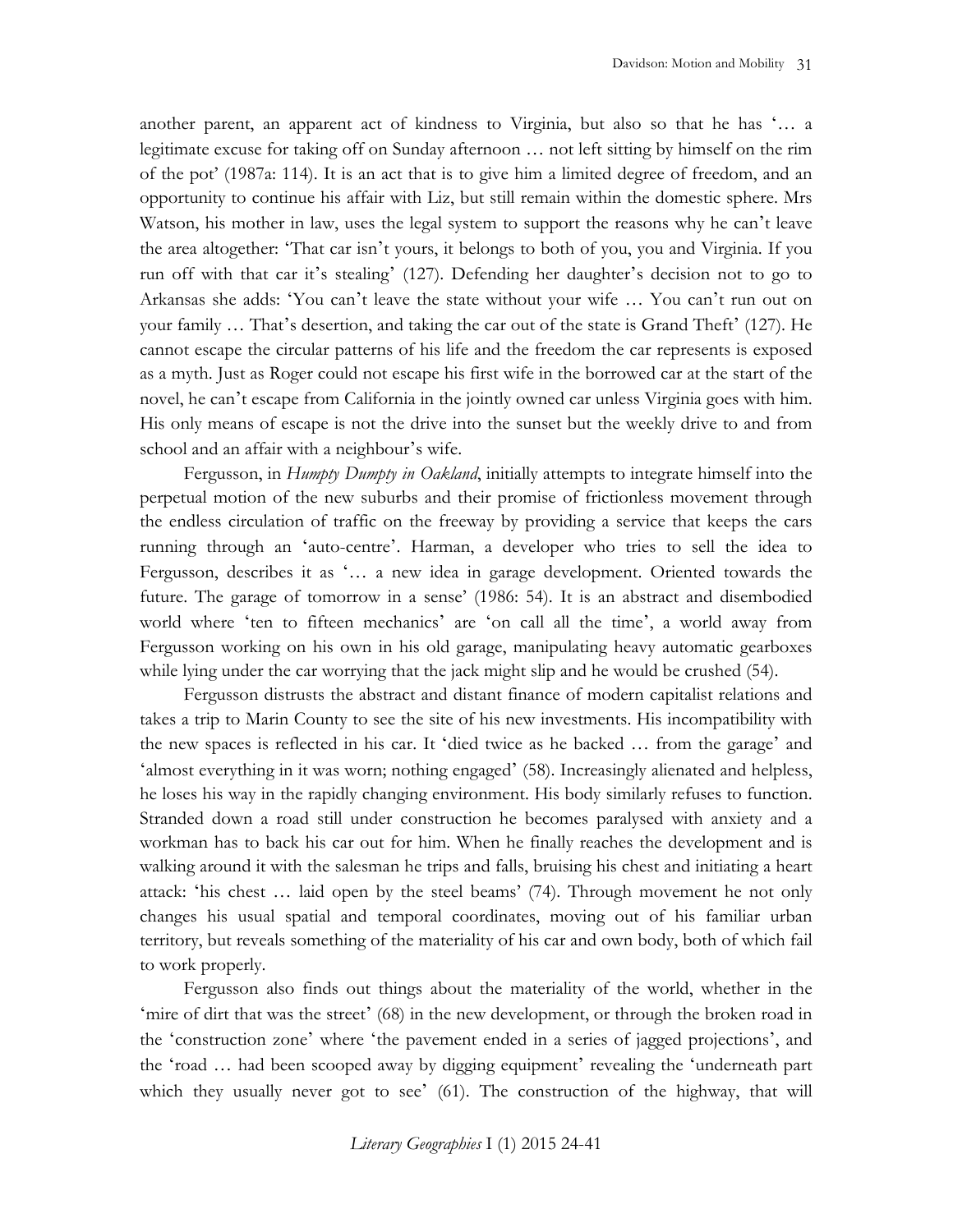homogenise the experience of travelling through space and make everything less 'real', is a process that also exposes the reality of what is under the surface of the earth. Movement means change, a disruption of the uneasy balance that existed at the old garage, with Al lending the occasional hand on a heavy job. Fergusson tries to move to a new future, and cheat death by entering a frictionless world of perpetual motion. The movement, however, is not into place, but out of place, and he finds himself unable to effectively function.

#### **Plot and form**

The vacillation of the characters and the uncertainties around the purpose of their movements resulted in novel forms and narrative structures that seemed to wander rather than proceed with any sense of purpose towards a conclusion. Reflecting the changing suburban environments from which their material was derived, Dick's early novels moved between genres and styles of working-class realism and avant-garde modernist formal experimentalism, something that the publishing industry found hard to sell. A number of rejection letters from publishers during the 1950s express dissatisfaction with the endings of the novels and apparently purposeless narrative structure. Regarding *Confessions of a Crap Artist*, Dan Wickenden from Harcourt Brace talks of the 'loss of credibility in the final 60 and 70 pages' (1961); while Harold Strauss of Alfred Knopf writing to Dick's agent, Scott Meredith, talks of how 'the story itself seemed fresh and original but runs distinctly down hill in the second half ... Mr Isidore [Dick's pseudonym] has complicated the problem of sympathy in that he tells the story from constantly shifting points of view' (1960). Eleanor Dimoff, of Harcourt, Brace and Company, talks about 'feeling somewhat frustrated at the end' (1961). Denver Lindley writes to Scott Meredith, describing Dick as 'unable or unwilling to think his books through in advance, and as a result they never add up to anything' (1958); while Edwin Fadiman of Julian Messner speaks of an 'authentic talent woefully in need of discipline'. Dick, according to Fadiman, must 'accept the necessity to focus, to pattern', and develops a parallel between the novel and a 'jumbled pawn shop … full of valuables scattered over all hell and gone' (1955).

Dick's disinclination to reduce his narratives to a single satisfactory perspective or ending is not a weakness when the importance of movement in his work and his life is taken into account. Rather it comes from both a technique and a philosophical position that requires endless motion. It is only when things move that their material nature is revealed, as the resulting friction wears them down, and Dick was the mechanic writer who kept the world spinning and breaking apart. His novels could no more come to a satisfactory conclusion than the world could stop turning and the threads of the narratives would always remain open in the form of multiple possible connections. As Lem says: 'Philip K. Dick does not so much play the part of a guide through his phantasmagoric world as he gives the impression of one lost in a labyrinth' (Lem 1975: no page). Dick himself says in a letter to Lawrence Ashmead of October 2 1968, in response to a criticism about the endings of his novels, that: '… I selected one of the endings only when I reached the end' (1968). In a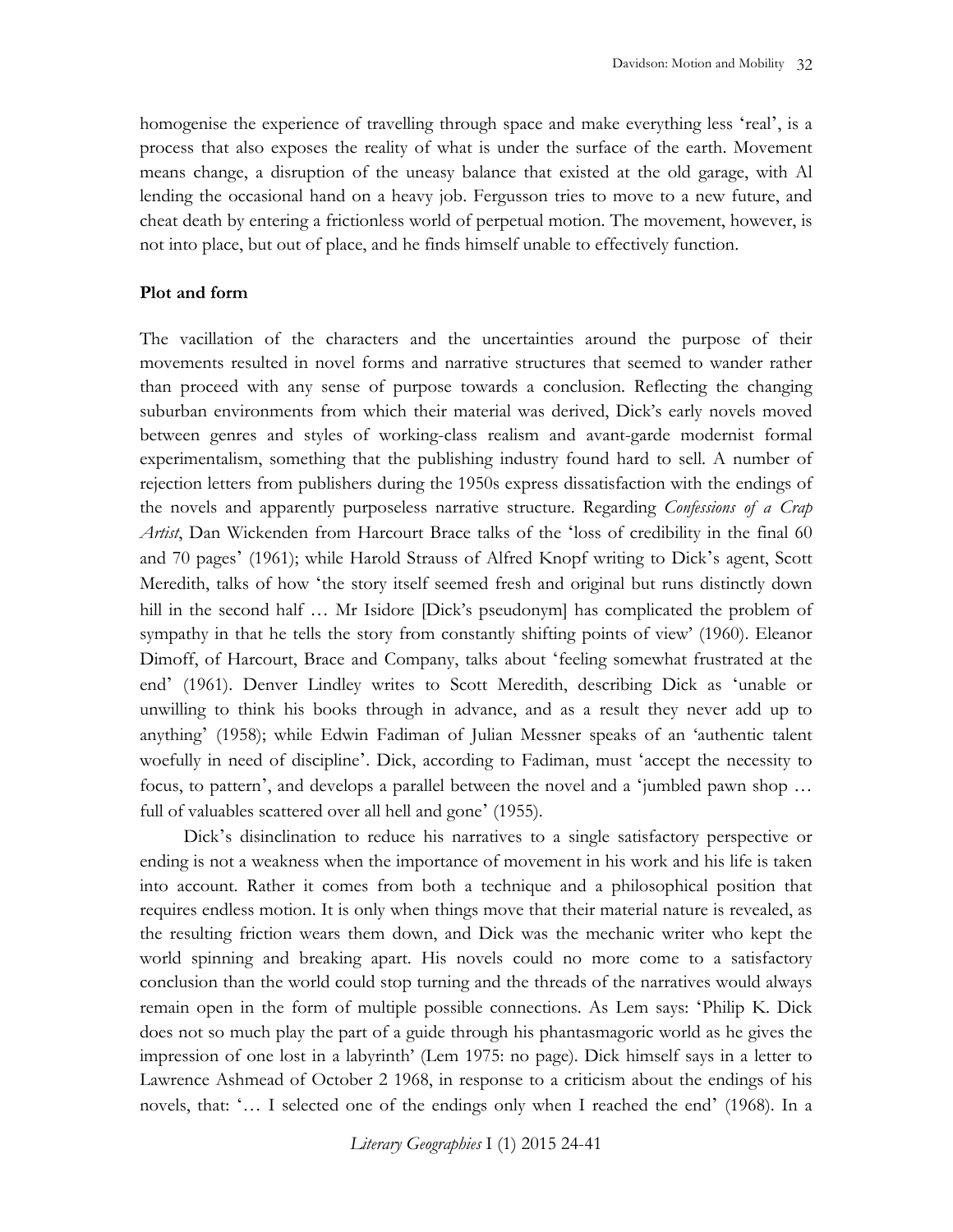letter to 'Peter' of June 11 1970 he emphasises the indeterminacy of the narrative process of his novels. He says: 'I set up my characters; I set up his worlds; then I have him begin to lose his world as he knows it.' In the same letter he continues: '… I am writing about a man or men who have lost control or are losing control of their worlds. By making this my subject I am denying that this world really is as we see it; I am following Kant to a great degree. Except that I have faith that the thing-in-itself can be known, or at least glimpsed.' He further emphasises his constructivist methodology when he says: 'On one hand I know what I'm doing and on another level I suppose I don't' (1970a).

#### **Uncertain spaces**

This uncertainty is unsurprising in that it reflects a world around Dick that was going through significant material and cultural change. The 1950s saw an unprecedented expansion of the American suburbs, made possible by increased mobility through car ownership and the development of new roads. These new suburban spaces are those produced in Dick's realist novels and provide the material context for his explorations of time and space. They are an actual and symbolic movement of capital and human resources from the inner city to locations that are 'sub-urban', a new construction of the boundaries between town and country and the production of horizontally constructed living spaces. Existing within a dialectical relationship between motion and rest, they promise social mobility and an entry into the middle classes, and are dependent on physical mobility and the ability of the menfolk to get into work in the cities. The movement, from the city out, is one that releases a potential for change, drawn forward by the actuality of the lived presence and the fulfilment of the potential of the promise of capitalism through the parcel of land that suburban living provided, with its echoes of the homestead.

*The Man Whose Teeth are all Exactly Alike* (1984)*,* like *Humpty Dumpty in Oakland,* explores movements between the city and the suburb, but does so from the perspective of the new developments rather than the town they replace. If in *Humpty Dumpty in Oakland,* building the road exposes bits of the world we never expected to see, in *The Man Whose Teeth are all Exactly Alike* we are similarly alerted to the existence of different levels and surfaces, reflecting the rapid advance of a suburbanisation that changed the visual landscape. The book begins and ends with an emphasis on the supply of clean water necessary for any human settlement. It contains discussions of drainage systems, and processes of zoning and subdivision that determine the physical infrastructure of suburban life. The horizontal movement outward from the city is also one that takes place beneath the surface, and it is lack of attention to the water supply that provides one nightmare conclusion to the novel as its characters develop a deformity from an overdose of calcium, the fate of earlier settlers in the area. History, beneath the surface, lies not only deeper than the new suburbs, but also in the older settlement of Carquinez, now stuck the wrong side of the mountain and without access to the road.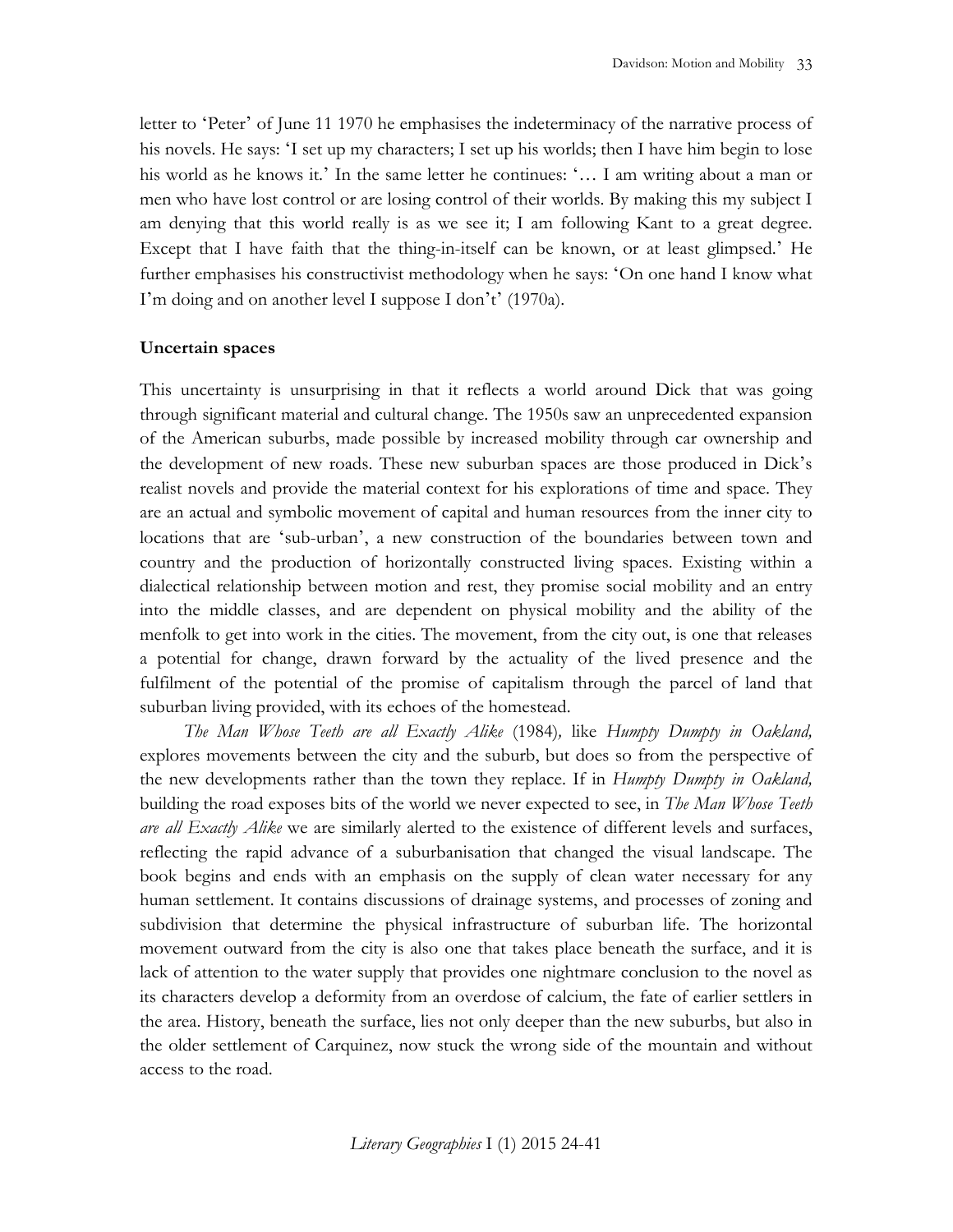Walter and Sherry Dombrosio can only live out in Carquinez because of their car and the road that takes them into the city, and when he then goes to pick up his car from the garage and isn't sure it will be fixed he asks himself: 'How am I going to get back home' (1984: 25). Mobility is not, however, equally distributed between the married couple, and a key source of tension in the narrative lies in Walter's loss of mobility and Sherry's increasing independence (15). When Sherry turns up at Walter's workplace early in the novel his first question is: 'How'd you get into town' (21) and their relationship is torn apart when Walter loses his license for drunk driving. He is now dependent on Sherry, who not only gets her hands on his Alfa Romeo, which she drives very competently, but also begins to build a life for herself in the city, helped by a class background that can open doors. Sherry becomes pregnant when Walter rapes her, and after physically dragging her out of her friend's house, where she is finding out how to get an abortion, he takes the wheel in an act of masculine dominance even though he is still serving out his ban. His threat, to keep her at home, is that he will 'sell the car', an act that she says will: 'kill me and economically ruin us' (218) in a suburban environment that was described as 'devastating, particularly to women and children. The suburban world was a female world, especially during the day' (Jackson, 1987: 243). For a man to become immobile in the suburbs, to lose the ability to either engage in the circulation to and from work, or to throw everything in the back of the car and head out, is to suffer a kind of death.

The suburbs create the illusion of a contemporary and homogenised surface that wipes out history and frees inhabitants from the anxiety of death. Time becomes space, and Lewis Mumford remarks in his contemporary study that the 'suburb served as an asylum for the preservation of illusion [where] domesticity could flourish forgetful of the exploitation on which it was based' (1961: 563). The older inhabitants of Carquinez are marooned the wrong side of the mountain in an area where TV is allowed in but the people don't get out. The inhabitants of the 'new' Carquinez go back and forth on the road to work without even being aware of the older development. Yet the novel is always reminding us that beneath the contemporary surface different times coincide, and will keep breaking through. The Indian artefacts have only come from somewhere else, washed down the hill from someone else's land, and are themselves mobile. The water supply, running beneath the surface of the earth, not only comes to the surface because of the leaks in the pipe, but absorbs into itself toxins that will cause physical abnormalities. The septic tank from the Dombrosio's leaches effluent, and it is through its extension that the Indian artefacts are discovered. The chupper jaw, the physical deformation caused by impure water, returns in their son in a surreal and dream-like ending to the novel.

Dick's novel affirms the suburbs as more than a housing solution, but a post-war and cold war development that was both rhetorical and material. Suburbs depended on the desire for home ownership, ready availability of money through the Federal Housing Administration and the GI bill (100% mortgages), cheap cars and fuel, roads, the baby boom and 'white flight' as aspiring or middle-class white Americans left the cities. That the novels are mainly set in California is no coincidence. Kenneth T Jackson in *Crabgrass Frontier,* a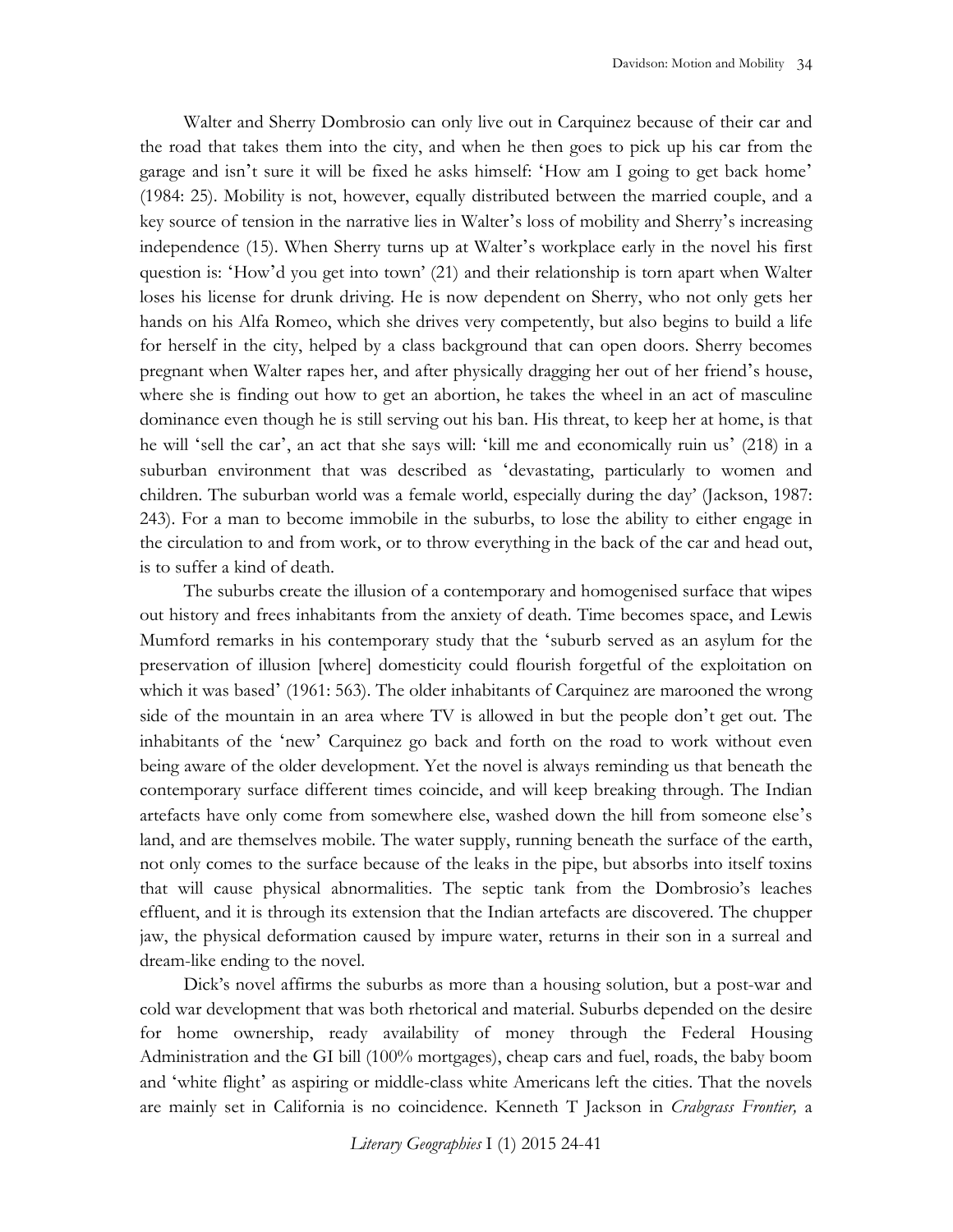study of the development of the American suburb, says: 'More than anyplace else, California became the symbol of the post-war suburban culture' (1987: 265). Suburbs might be the 'dominant residential pattern' but were never culturally or politically neutral spaces for living, despite their promise of a normalised or average existence. Rather as the 'fullest, most unadulterated embodiment of contemporary culture' (265) they are characterised by conspicuous consumption, a reliance on the automobile (and roads), development of the nuclear family, a division between work and leisure, and racial and economic exclusiveness.

Despite their promise of a better life, the suburbs had their critics. They were 'regarded less as an intelligent compromise than a cultural, economic and emotional wasteland' (Jackson, 1987: 244); and Lewis Mumford described them as 'a low grade uniform environment from which escape is impossible' (1961: 555). For Mumford, the suburbs make houses 'uniform, unidentifiable', and they are inhabited by: 'people of the same class, the same income, the same age group.' The uniformity of the suburbs extended to other experiences, where the residents find themselves watching: 'the same television performances, eating the same tasteless prefabricated foods' (555). While recognising that the suburb began 'as a mechanism of escape' it has 'turned into its very opposite'. The car is 'all that is left of the original impulse towards autonomy and initiative, but that too has become part of the trap and turned into 'a compulsory and inescapable condition of suburban life.' (561).

Dick was similarly critical. He says of his time at 707 Hacienda Way in San Rafael that: 'The house I am living in appals me. A tract house exactly like all the others for miles around' (1970b). In the same letter he describes Ann Dick's detached and individuallydesigned modernist rural house in glowing terms. A few weeks later he writes that 'Nancy has our car, so I can't drive anywhere', a frequent complaint that begins in his time at Point Reyes, and a way that he identifies the fate of the writer with that of women stuck in the suburbs (1970c). In 'Afterthoughts by the Author' he emphasises his role as passive observer when he says: 'what the people do on my block is bring in their newspapers and mail and drive off in their cars.' 9 In *The Dark Haired Girl*, a collection of essays, poems and letters, he says in a letter to 'Ursula' of his life in Orange County: 'This is a strange area down here by Disneyland: plastic everything except for the people' (1989: 107).

#### **Movement and change**

The characters in the novels may often appear trapped within repetitive movements that reflect the harmony of an object eternally spinning round its centre, but those same movements also contain the seeds of their own simultaneous liberation and destruction. They frequently try to break free from these patterns of movement by taking a journey to another place, but the effect is usually disastrous.

In *Confessions of a Crap Artist*, for example, the journeys to Fay and Charley Hulme's house are events in themselves that leave the characters changed. When Charlie comes back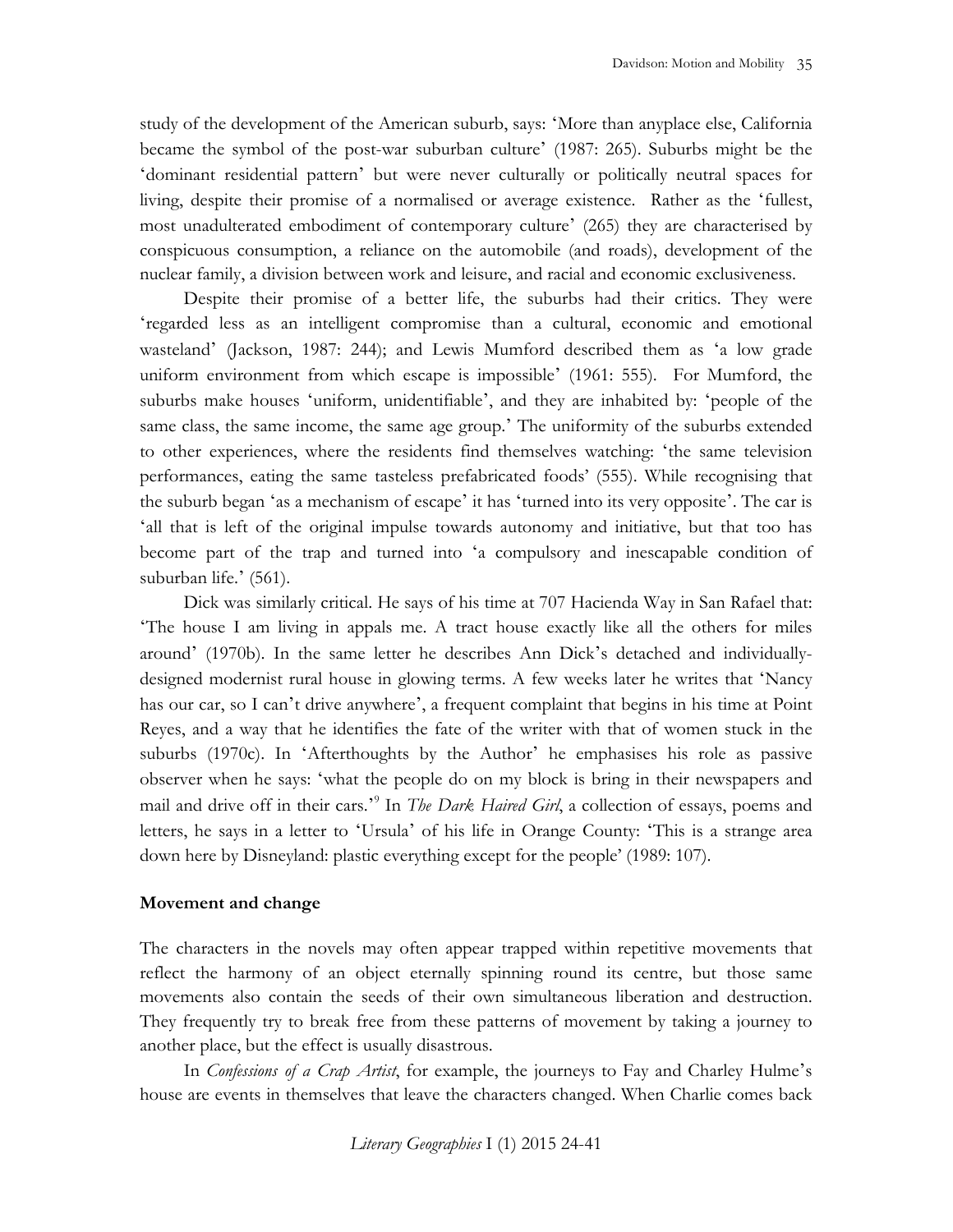from shopping he is angry and beats up Fay. Nat and Gwen are taken to the house as a kind of quarry, hunted down by Charlie, with their bikes in the back of his car, and their world is turned upside down. When Charlie comes back from hospital, driven by a work colleague rather than Fay, he kills the livestock in an act of revenge for Fay's infidelity. Jack Isidore, Fay's brother and the self-styled chronicler of the story, is moved up there from Seville, where, in contrast with the house, 'in only a twenty minute drive you are over into Santa Cruz where the beach is and the amusement park is. And it's four lanes all the way' (Dick 1989: 9). The course of Jack's life is changed by the trip there: 'But around me all my goods slid and rocked. What an odd sensation it was, to have them with me in motion, not back at the room' (84). And it is Jack Isidore, not Fay, who is stranded in the house, forced to circulate within the neighbourhood and around the house in a round of domestic chores. Jack has no car, and says: 'In order to visit Charley in the University of California Hospital at Fourth and Parnassus, in San Francisco, I had to take the 6.20 Greyhound bus from Inverness' (119).

The movements of the characters are therefore outside the usual suburban patterns that sustain regularity. Charley and Fay are freed by their relative prosperity from the daily journey to work and Fay has her own car, giving her a mobility many of Dick's characters lack or only gain through force. They do not, however, avoid the trap of domestic relations. When Fay drives Nat to the coast for a liaison, driving 'confidently' (122), despite the poor road, Nat is 'carsick and he felt like a child again, being driven by his mother' (122). At the very end of the story, when he is married to Fay, Nat finds himself crammed into a carriage on a fairground train ride with a group of boy scouts in uniform and on tracks that take them all in the same direction: 'The inevitability of the train's progress … always ahead of them he saw the track, the two rails, and there was nothing the train could do but follow it' (237). The automobility provided by the bike, and then the car, is lost on the train, as his own freedom is lost in his relationship with Fay.

Motion and mobility were not activities that Dick engaged in or understood unproblematically in his own life. In a place and time dominated by car travel as the motor of social change and travel to other planets as a national ambition, his life and work function in a series of tense relationships between geographical stability, which can easily lead to an agoraphobic and domestic isolation, and an uncertain future in which he drives off without any sense of destination. Writing to the critic Tony Boucher, in 1962, but recounting his life in the 1950s, Dick says that two things happened to cure his anxiety and agoraphobia: 'I bought a car and taught myself how to drive and I stumbled on a stimulant drug called Semoxydlene'. He continues

With the car I began first driving around town, then out into the country … I became mobile, not confined … I re-encountered the world of people via my car … my car, my little green pills, had saved me.' (Dick 1997: 65-6)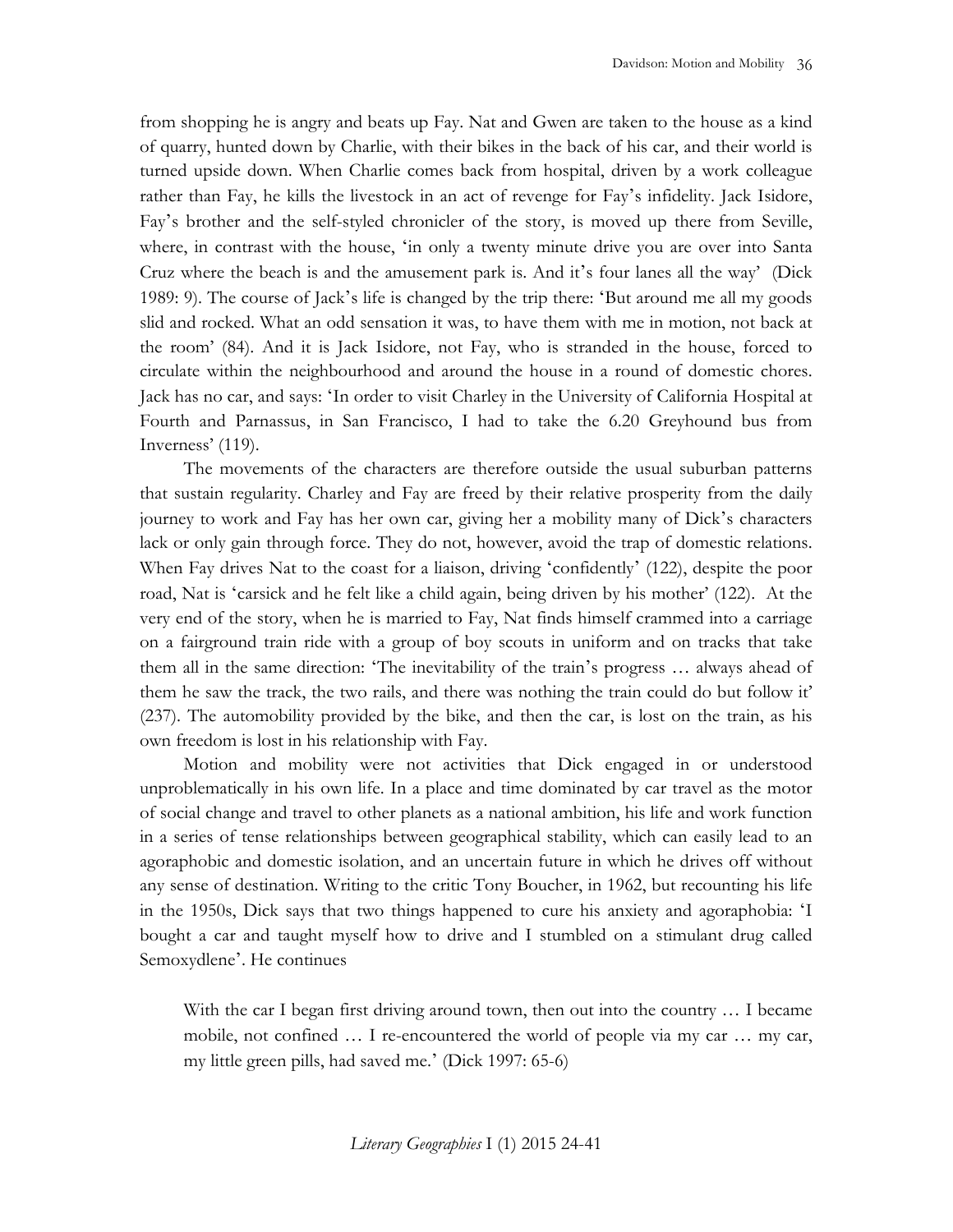Some seven years later in 1969 he writes to Anne Dick and excuses himself from a family event by saying 'I don't drive anymore … my phobia about driving just kept getting stronger and stronger until it became complete' (1997: 248). This was the time he was writing his claustrophobic study of paranoia and drug use in *A Scanner Darkly* (1977), a novel in which he expresses a hatred of suburban values and the house and car that represent them, and in which cars function as part of a 'stoner' culture rather than a means of getting to and from work. He had, however, in line with his mechanic's view of the world, more than a passing interest in the qualities of different cars, and their cultural symbolic value. In a letter to Tony Boucher dated on the same day Dick turns down a chance to drive in Boucher's mother's sports car and relates the phobia back to the 'accident I had back in 1964' (1997: 248).<sup>10</sup> In a letter written when he was living with his fifth wife Tessa in 1973, and trying once more to live a settled and married life, he refers to a 'good car, a Dodge Coronet with factory air' (1994, p. 267). The relationship doesn't last as long as the car and he peevishly refers, in a letter to Linda Wolfe in 1977, to the way that Tessa 'blew up the engine of the first sports car I gave her … I have our ten year old Dodge' (1993: 2). His first car, according to Anne Dick, was a 'Raymond Loewy Studebaker Starlite' coupe that he talked about 'for years', and a car that features importantly in *Voices from the Street* (Anne R Dick, 2010: 252). Later he exchanges his 'flimsy' but 'fine handling' Renault for a '55 Chevrolet with a straight stick and a six engine which has never been to a garage yet … although it does lean a little on the turns' (Dick 1997: 49). A number of his characters have 'foreign' cars (in *Valis* Eric and Linda Lampton have a 'white VW Rabbit' and Gloria has a VW [[2001: 193; 13]), and most of his characters in his realist novels do have an identified make of car.

His interest in the material qualities of the car reinforces the notion that for Dick, following Aristotle, abstract ideas of motion do not exist apart from 'things'. And the things contain within themselves a potential or a possibility for movement towards their 'actuality', the fulfilment of that potential. The actuality is, for Aristotle, the cause of movement, in narrative terms an end that drives the beginning. His construction of movement (a movement that, following Parmenides, includes change within it) is therefore teleological rather than ontological; it is movement by design rather than from a first cause, and pulls the movement towards its actuality, rather than being pushed by its potential. Every motion is therefore always connected to individual substances that are subject to change, a change that can also be linked to decay. It is only the planets spinning round that can go on forever. Movement from place to place, on the other hand, can be measured through ideas of absolute space and time. The characters in Dick's novels are similarly pulled towards an actuality, but it is an actuality within a conclusion that remains stubbornly open. The end, whether continuous cycles of domestic harmony or the transformative nature of freedom, might determine the beginning, but it is an end that remains undetermined until it is arrived at, and then might only be a prognosis of future change.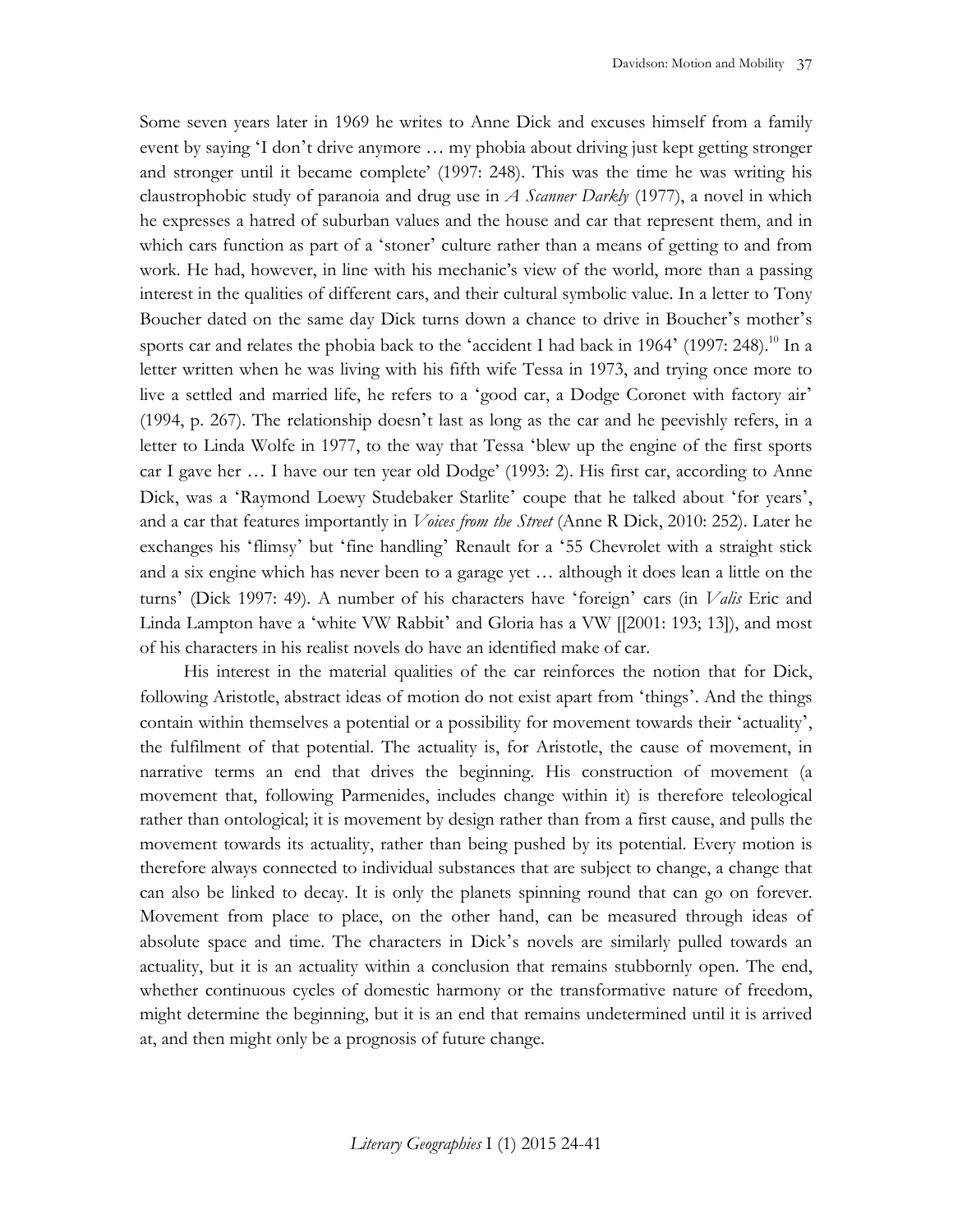#### **The beginning of the end**

Mobility and motion are not the subjects of Dick's novels. Rather it is through practices of movement and their mobility that aspects of the characters and the materiality through which they move are revealed. Different patterns of movement occur, but they are neither regular nor consistent and vary in both quality and quantity. The repeated circular journey includes that which is to and from work, but also wider circuits that weaken the link to the domestic or work centre. Journeys out from the centre are adventures into the unknown which lead to further wandering, and movements from place to place that bring about change. Moving out of place can lead to alienation or to the potential of actualisation.

Movement and motion are abstract conceptions for Dick, but they are also carried out in a concrete reality and by material things in physical worlds. The success of these early novels is that they establish realistic worlds which slowly begin to unravel through movements of people and things. The frustration of many critics at their unsatisfactory endings is a consequence of these movements, both those that go from place to place as transformational projects that are never quite complete, or those that go round and round in endless puttering actions that keep the world turning.

Staying in one place, the characters often fall into sullen and inward-looking units, revealing little of themselves. It is when they are challenged by their own mobility, either through a desire or a compulsion to move, or through a resistance to movement, that the narratives begin to explore the complexities of time and space, and through those explorations reveal something of their own materiality and the world through which they move. Reaching the limits of understanding of spatial and temporal relationships that can be validated by experience, the novels move tentatively into notions of multiplicity and infinity. Beginning with the experience of suburban life in 1950s California, they begin to develop concepts of time where all things exist simultaneously, an idea that informs much of Dick's science fiction work and the later theological novels. Similarly, geography is never an illusion, and the characters make realistic journey through possible landscapes, but the fabric of which the geographies are constructed is always threatening to fall apart or reveal other worlds in the cracks in between. The novels are an imaginative critique of the horizontally constructed world of the Californian suburb and its promise to obliterate history through the creation of new worlds. They also contain within themselves the concerns about the nature of reality and the humanity of humans that are to inform the science fiction novels for which he is to become famous, as well as the theological concerns of the *Exegesis* and the later autobiographical novels.

#### **Notes**

The dialectic, as Karl Marx claims, not only represents a form of motion itself in the way that it sustains relationships between things, but can also take account of 'every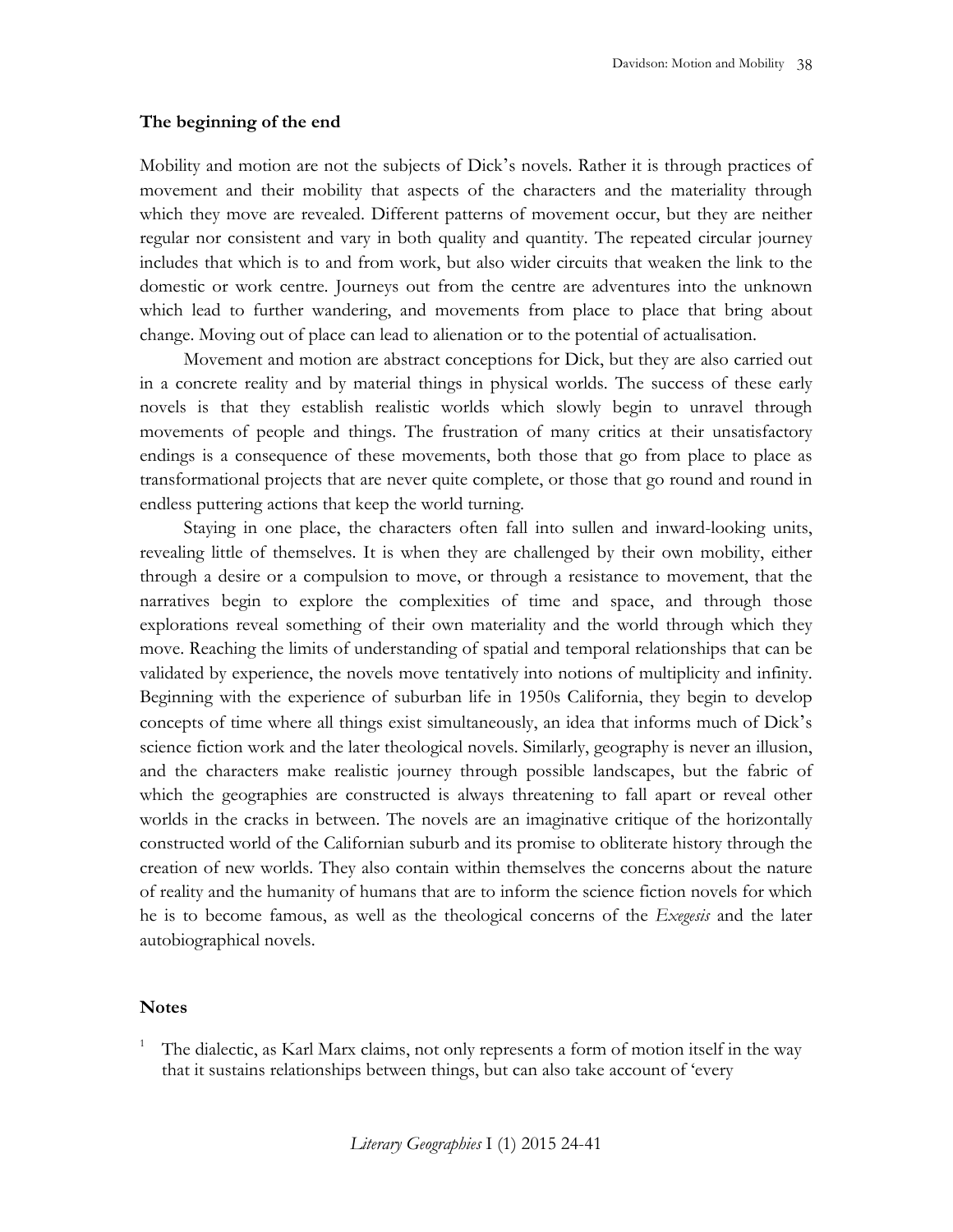historically developed form as being in a fluid state, in motion, and therefore grasps its transient aspect as well.' (1990: 103).

- <sup>2</sup> The term 'mainstream', a description used by many critics and commentators to distinguish these novels from his science fiction, sits unhappily with the description of these novels by Dick himself. In letters to Scott Meredith and Laura in 1973 he refers to them as 'experimental novels' (1994: 123, 280) and in a letter to Stanislaw Lem in 1973 he refers to *Confessions* as an 'avant-garde literary novel' (297). Patricia S. Warrick in *Mind in Motion: The Fiction of Philip K. Dick*, remarks: 'He called his earlier realist fiction proletariat novels about the working class' (1987: 4).
- 3 See also the posthumously published *Cosmogony and Cosmology*, published in 1987 but written in 1978. It is an attempt to reduce his various ideas to a Gnosticism that will help to explain his personal encounter with God.
- <sup>4</sup> Eleanor Dimoff, of the publisher Harcourt, Brace and Company, says of five of Dick's realist novels: 'My most immediate reaction is that you have been writing around a novel; each manuscript, singly, gives us a glimpse into a very definite world – a ludicrous, frightening and wholly real place …' (1960).
- <sup>5</sup> Carrère is right about Dick in this respect, but fails to take into account the ways that other writers (Jack Kerouac is an obvious example) drew extensively on their own experience in their fiction.
- <sup>6</sup> Some of these intertextualities can be traced with the help of Andrew M Butler's excellent *Pocket Essential* book on Dick, which gives a summarised account of the publication history of the novels and indicates the ways that principal themes occur and recur in the novels.
- $7$  In a letter to Claudia Bush dated March 5 1979 (around the time of the composition of *Valis*) he writes: 'Bought a new Capri Ghia' (Dick, 1979).
- <sup>8</sup> The Buick is symbolically significant to Dick. In an interview he says of his father that 'he drove a big Buick … and lost interest in me when I was a baby' (Williams, 1986: 57).
- <sup>9</sup> 'Afterthoughts by the Author' (undated), author's manuscript, Philip K Dick Archive CSU Fullerton, Box 22., Box 23/4 (c), unnumbered.
- $10$  See Sutin (2005: 135) for a description of the accident.

#### **Works Cited**

Brumbaugh, R. S. (1961) *Plato on the One: The Hypotheses in Parmenides*. New Haven: Yale UP. Butler, A. M. (2007) *Pocket Essential: Philip K. Dick*. Harpenden: Pocket Essentials.

- Carrère, E. (2004) *I Am Alive and You Are Dead: A Journey inside the Mind of Philip K. Dick*. London: Bloomsbury.
- Corona, A. H. (1986) *The Fragments of Parmenides*. Maastricht: Phronesis Volume III.
- Cresswell, T. (2006) *On the Move*. Oxford: Routledge.
- Cresswell, T. (2011) 'Mobilities I: Catching Up'. *Progress in Human Geography*, 35(4), pp. 550- 558.
- Cresswell, T. (2012) 'Mobilities II: Still' *Progress in Human Geography*, 36(5), pp. 645-53.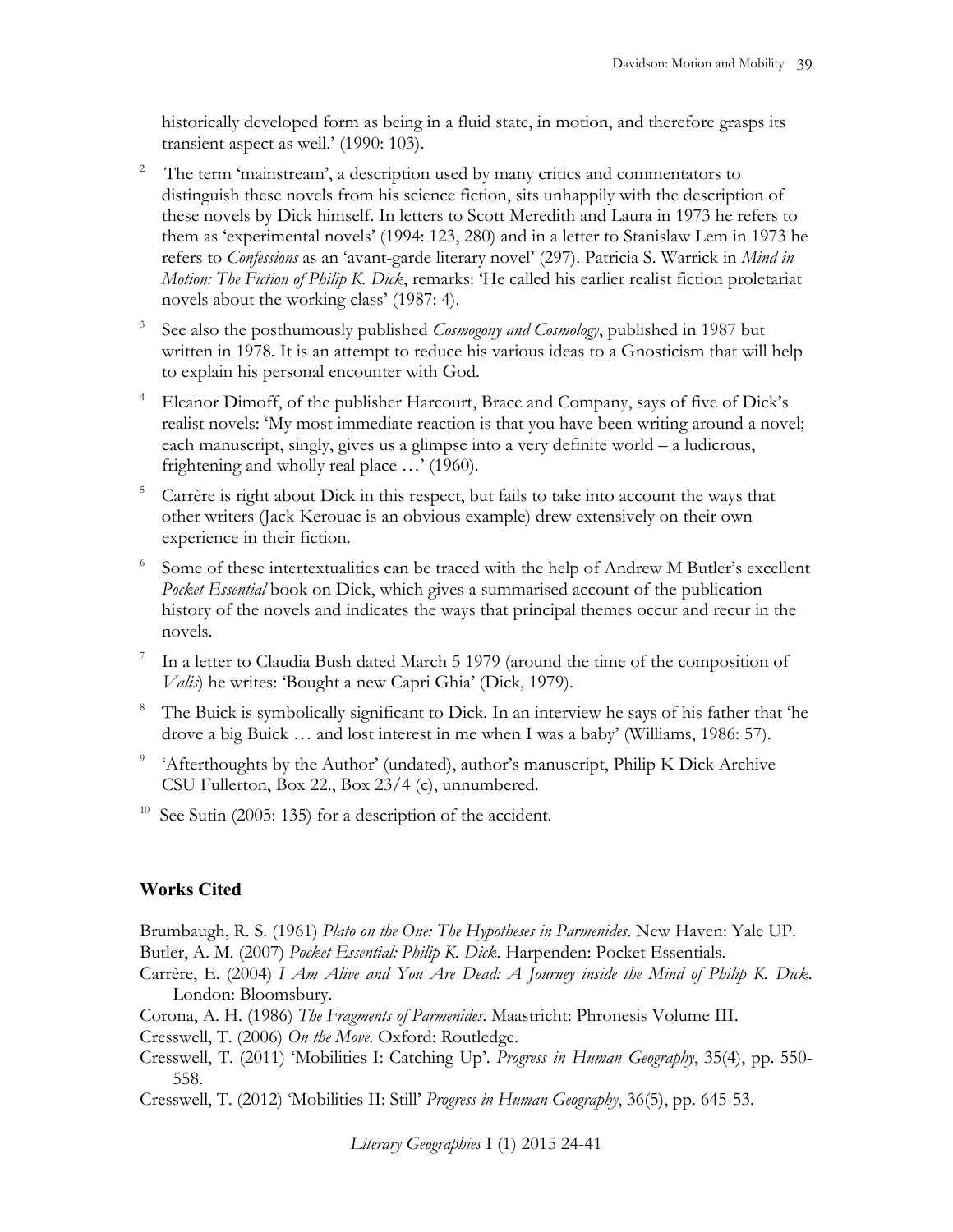- Cresswell, T. (2014) 'Mobilities III: Moving on' *Progress in Human Geography,* 38(5), pp. 712- 721.
- Davidson, I. (2007) *Ideas of Space in Contemporary Poetry*. Basingstoke: Palgrave.
- Davidson, I. (2010) *Radical Spaces of Poetry*. Basingstoke: Palgrave.
- Davidson, I. (2012) 'Automobility, materiality and Don DeLillo's *Cosmopolis*.' *Cultural Geographies*, 19(4), pp. 469–482.
- Davidson, I. and Skoulding, Z. (eds) (2013) *Placing Poetry*. Amsterdam: Rodopi.
- Dick, A. R. (2010) *The Search for Philip K. Dick*. San Francisco: Tachyon.
- Dick, P. K. (2011) *The Exegesis of Philip K. Dick*. Jackson, P. and Lethem, J. (eds). New York: Houghton Mifflin Harcourt.
- Dick, P. K. (undated) 'Afterthoughts by the Author', author's manuscript, Philip K Dick Archive CSU Fullerton, Box 22., Box 23/4 (c), unnumbered.
- Dick, P. K. (1968) *Do Androids Dream of Electric Sheep*. Garden City, New York: Doubleday.
- Dick, P. K. (1968) Letter to Lawrence Ashmead, October 2, 1968. Philip K Dick Archive CSU Fullerton, Box 22.
- Dick, P. K. (1970a) Letter to 'Peter', June 11, 1970. Philip K Dick Archive CSU Fullerton, Box 22.
- Dick, P. K. (1970b) Letter to 'Jack', August 27, 1970. Philip K Dick Archive CSU Fullerton, Box 22.
- Dick, P. K. (1970c) Letter to 'Cynthia', September 18, 1970. Philip K Dick Archive CSU Fullerton, Box 22.
- Dick, P. K. (1977) *A Scanner Darkly*. Garden City, New York: Doubleday.
- Dick, P. K. (1979) Letter to Claudia Bush, March 5, 1979. Philip K Dick Archive CSU Fullerton, Box 26a.
- Dick, P. K. (1984) *The Man whose Teeth were all Exactly Alike*. London: Paladin.
- Dick, P. K. (1986) *Humpty Dumpty in Oakland*. London: Paladin.
- Dick, P. K. (1987a) *Puttering About in a Small Land*. London: Paladin.
- Dick, P. K. (1987b) *Mary and the Giant*. London: Paladin.
- Dick, P. K. (1987c) *In Milton Lumky Territory*. London: Paladin.
- Dick, P. K. (1987d) *The Broken Bubble*. London: Victor Gollancz.
- Dick, P. K. (1987e) *Cosmogony and Cosmology*. Worcester Park: Kerosina.
- Dick, P. K. (1989) *Confessions of a Crap Artist*. London: Paladin.
- Dick, P. K. (1991) *Selected Letters 1973-4*. California: Underwood.
- Dick, P. K. (1993) *Selected Letters 1977-9*. California: Underwood.
- Dick, P. K. (1994) *Selected Letters 1972-3.* California: Underwood.
- Dick, P. K. (1997) *Selected Letters 1938- 71*. California: Underwood.
- Dick, P. K. (2001) *Valis*. London: Gollancz.
- Dick, P. K. (2007) *Voices from the Street*. New York: Tom Doherty.
- Dick, P. K. (2011) *The Transmigration of Timothy Archer*. London: Gollancz.
- Dimoff, E. (1960) Letter to Dick, Jan 20, 1960. Philip K Dick Archives, CSU Fullerton, Box 26a.
- Dimoff, E. (1961) Letter to Scott Meredith, July 24, 1961. Philip K Dick Archive CSU Fullerton, Box 26a.
- Fadiman, E. (1955) Letter to Dick, June 2, 1955. Philip K Dick Archive CSU Fullerton, Box 26a.
- Gutfreund, O. D. (2005) *Twentieth-Century Sprawl: Highways and the Reshaping of the American Landscape*. New York: OUP.